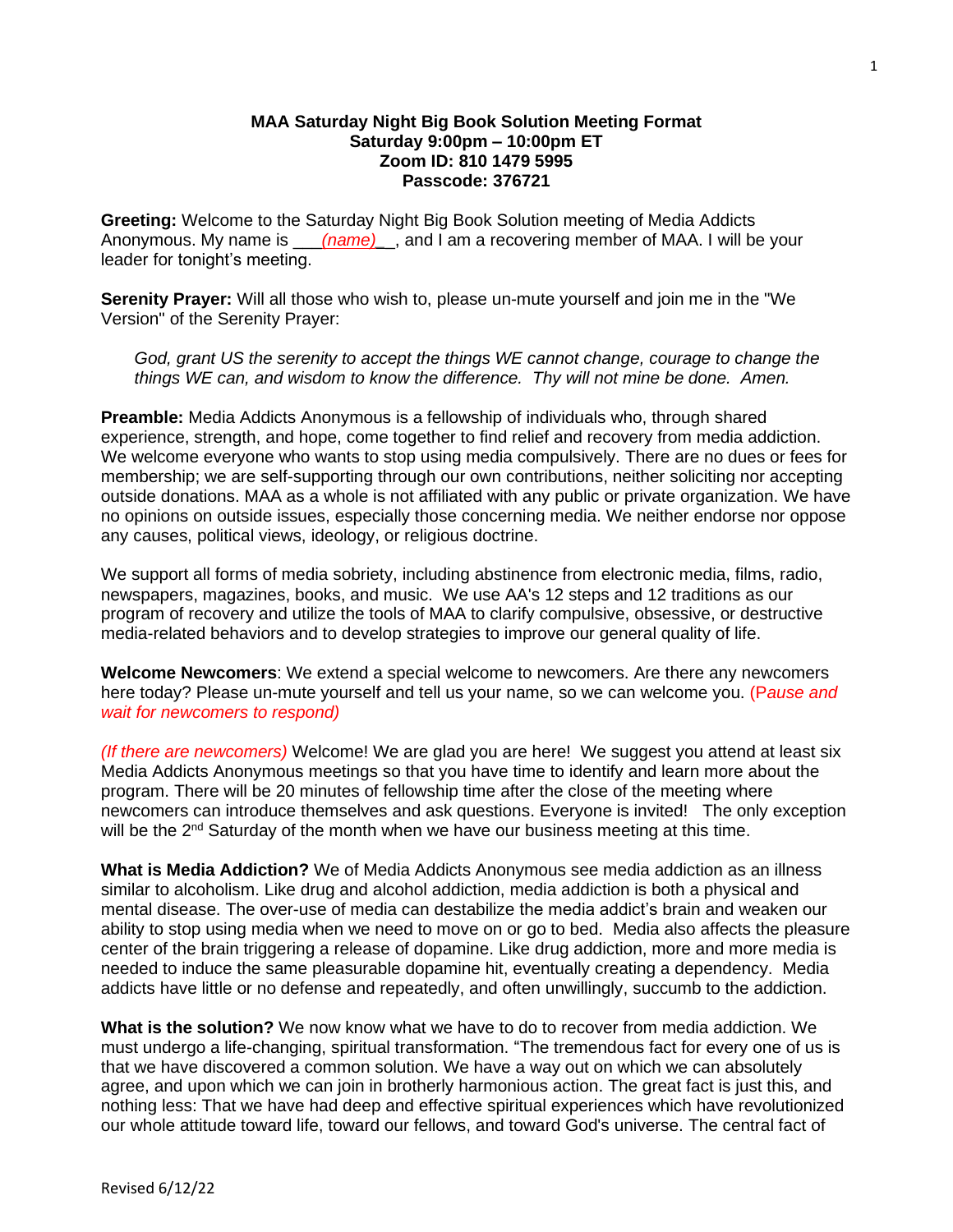our lives today is the absolute certainty that our Creator has entered into our hearts and lives in a way that is indeed miraculous."

**Meeting Focus:** This meeting will last one hour. We suggest that you put away all unnecessary devices and pay attention to what is being said. By focusing on this meeting alone without distraction you will get this program much faster. We ask that you NOT use the chat when people are sharing. We have a special time later to share contact information for outreach. Please keep your camera on, if possible, to promote a sense of connection and unity.

Can I please get a volunteer to read the Twelve Steps of Media Addicts Anonymous?

# **The Twelve Steps of Media Addicts Anonymous**

Here are the steps we took, which are suggested as a program of recovery:

- 1. We admitted we were powerless over media—that our lives had become unmanageable.
- 2. Came to believe that a Power greater than ourselves could restore us to sanity.
- 3. Made a decision to turn our will and our lives over to the care of God as we understood God.
- 4. Made a searching and fearless moral inventory of ourselves.
- 5. Admitted to God, to ourselves, and to another human being the exact nature of our wrongs.
- 6. Were entirely ready to have God remove all these defects of character.
- 7. Humbly asked God to remove our shortcomings
- 8. Made a list of all persons we had harmed and became willing to make amends to them all.
- 9. Made direct amends to such people wherever possible, except when to do so would injure them or others.
- 10. Continued to take personal inventory and when we were wrong promptly admitted it.
- 11. Sought through prayer and meditation to improve our conscious contact with God as we understood God, praying only for knowledge of God's will for us and the power to carry that out.
- 12. Having had a spiritual awakening as the result of these steps, we tried to carry this message to other media addicts, and to practice these principles in all our affairs. (Pass)

#### **The Twelve Traditions of Media Addicts Anonymous** *(leader reads the tradition of the month)*

- 1. Our common welfare should come first; personal recovery depends upon MAA unity.
- 2. For our group purpose there is but one ultimate authority—a loving God as is expressed in our group conscience. Our leaders are but trusted servants; they do not govern.
- 3. The only requirement for MAA membership is a desire to stop compulsively using media.
- 4. Each group should be autonomous except in matters affecting other groups or MAA as a whole.
- 5. Each group has but one primary purpose—to carry its message to the media addict who still suffers.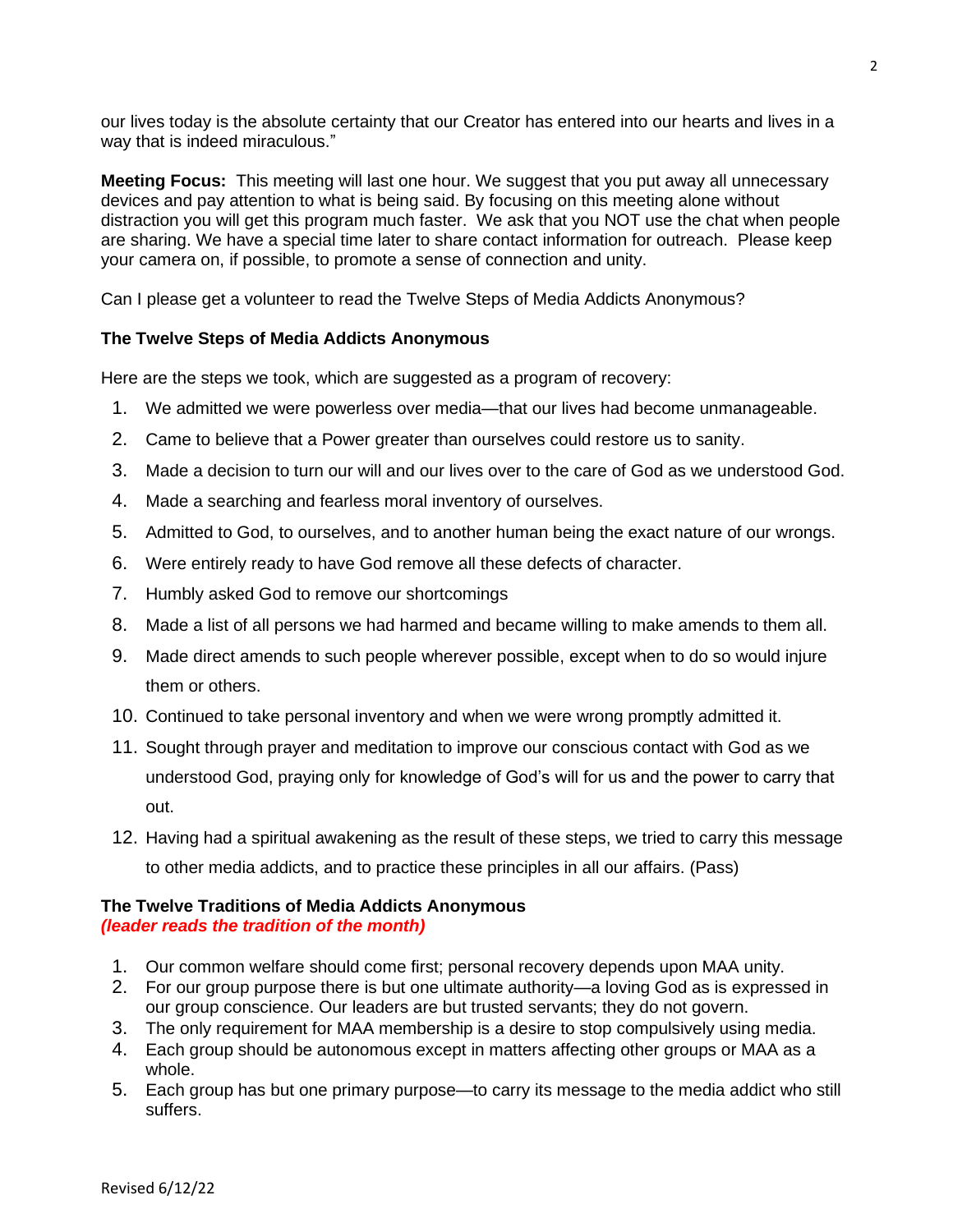- 6. An MAA group ought never endorse, finance, or lend the MAA name to any related facility or outside enterprise, lest problems of money, property, and prestige divert us from our primary purpose.
- 7. Every MAA group ought to be fully self-supporting, declining outside contributions.
- 8. Media Addicts Anonymous should remain forever nonprofessional, but our service centers may employ special workers.
- 9. MAA, as such, ought never be organized; but we may create service boards or committees directly responsible to those they serve.
- 10. Media Addicts Anonymous has no opinion on outside issues; hence the MAA name ought never be drawn into public controversy.
- 11. Our public relations policy is based on attraction rather than promotion; we need always maintain personal anonymity at the level of press, radio, and films.
- 12. Anonymity is the spiritual foundation of all our Traditions, ever reminding us to place principles before personalities.

## **Reading and Sharing:**

This is a Big Book study. We will take turns reading one or two paragraphs at a time. After each reading, everyone is invited to share on that reading. There are no requirements to read or to share. Everyone is welcome to participate. We ask that you limit your shares to 3 minutes and focus your share on what has been read. There will be time to ask questions on media-related topics at the conclusion of the meeting during the fellowship time. Please note that throughout our meeting, when AA literature is read, in compliance with AA's reprint policy, we do not alter any wording or make word substitutions. You may substitute in your mind the word media for alcohol and media addict for alcoholic.

**Timekeeper:** Who would like to be our timekeeper today? *(wait for volunteer)* Thank you! Timekeeper, can you please let the person sharing know when two minutes are up and again at three minutes?

**Crosstalk:** We do not engage in crosstalk, which we define as interrupting, giving advice, making suggestions, directly addressing another speaker, or commenting on another person's share. We further ask that those who share keep to the subject at hand, avoiding outside issues, such as other 12-step programs, non-program-related literature, religious doctrines or philosophies. Please do NOT mention media titles or specific media content in your share.

We will start tonight on page \_\_\_\_\_, paragraph \_\_\_\_\_. If you would like to begin the reading, please raise your hand. *(after each reading or share, if no hands are raised, say something like "who would like to go next?" or "would someone like to share or read?")*

# *(Begin wrapping up at 9:55 pm ET)*

**Wrap Up:** That's all the time we have for reading and sharing today. Next week we will start on page extending paragraph . If you would like to put your contact information in the chat for outreach, you can do that now. If you did not have a chance to read or share at this meeting, you can share later during our fellowship time or at the next meeting. We hope you all will come back.

## **Announcements:** Are there any MAA-related announcements?

**Seventh Tradition:** It is now time for the 7th Tradition. MAA has no dues or fees. We are selfsupporting through our own contributions, which are for the development of MAA literature, costs incurred by the MAA General Service Board, and the maintenance of our MAA website.